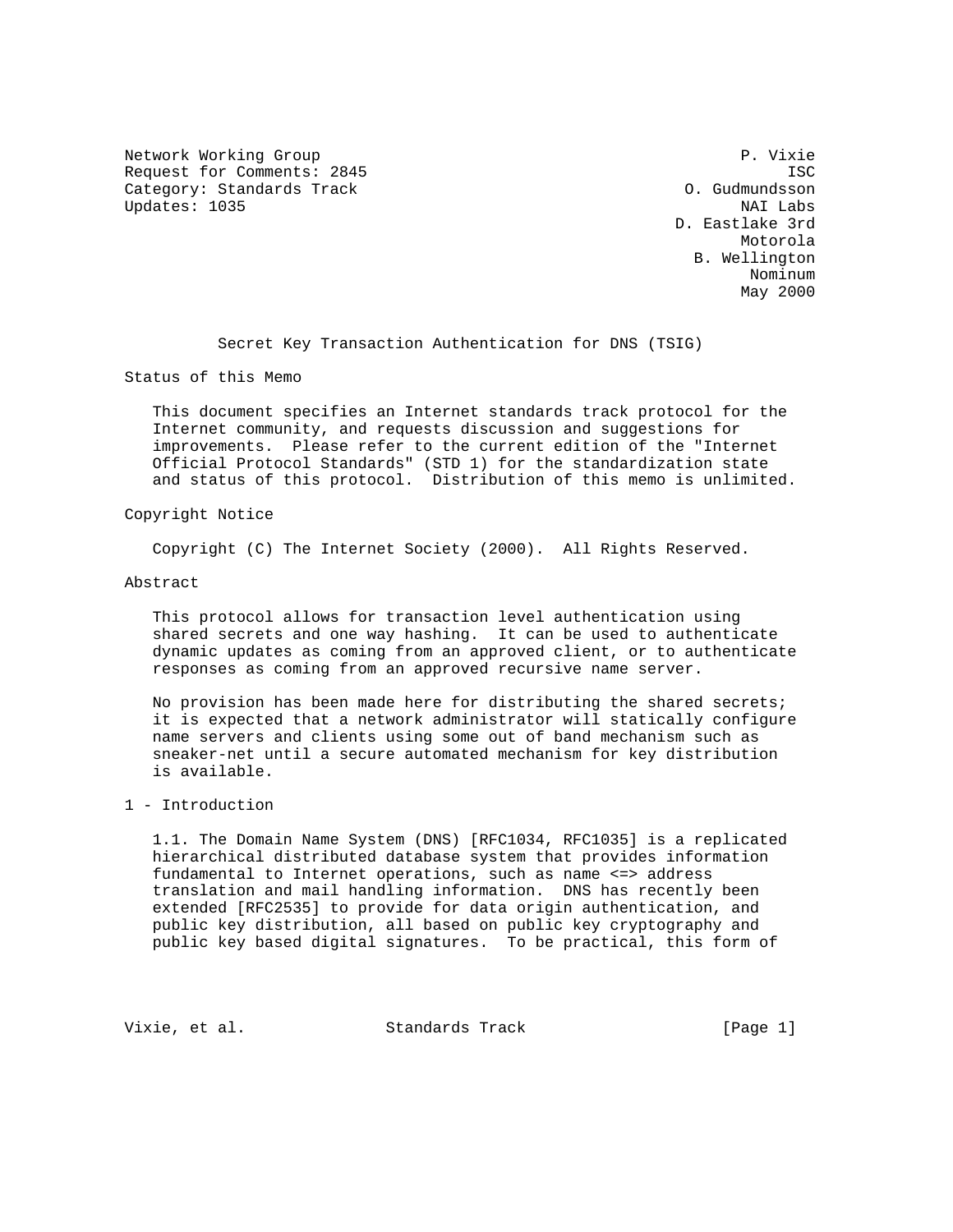security generally requires extensive local caching of keys and tracing of authentication through multiple keys and signatures to a pre-trusted locally configured key.

 1.2. One difficulty with the [RFC2535] scheme is that common DNS implementations include simple "stub" resolvers which do not have caches. Such resolvers typically rely on a caching DNS server on another host. It is impractical for these stub resolvers to perform general [RFC2535] authentication and they would naturally depend on their caching DNS server to perform such services for them. To do so securely requires secure communication of queries and responses. [RFC2535] provides public key transaction signatures to support this, but such signatures are very expensive computationally to generate. In general, these require the same complex public key logic that is impractical for stubs. This document specifies use of a message authentication code (MAC), specifically HMAC-MD5 (a keyed hash function), to provide an efficient means of point-to-point authentication and integrity checking for transactions.

 1.3. A second area where use of straight [RFC2535] public key based mechanisms may be impractical is authenticating dynamic update [RFC2136] requests. [RFC2535] provides for request signatures but with [RFC2535] they, like transaction signatures, require computationally expensive public key cryptography and complex authentication logic. Secure Domain Name System Dynamic Update ([RFC2137]) describes how different keys are used in dynamically updated zones. This document's secret key based MACs can be used to authenticate DNS update requests as well as transaction responses, providing a lightweight alternative to the protocol described by [RFC2137].

 1.4. A further use of this mechanism is to protect zone transfers. In this case the data covered would be the whole zone transfer including any glue records sent. The protocol described by [RFC2535] does not protect glue records and unsigned records unless SIG(0) (transaction signature) is used.

 1.5. The authentication mechanism proposed in this document uses shared secret keys to establish a trust relationship between two entities. Such keys must be protected in a fashion similar to private keys, lest a third party masquerade as one of the intended parties (forge MACs). There is an urgent need to provide simple and efficient authentication between clients and local servers and this proposal addresses that need. This proposal is unsuitable for general server to server authentication for servers which speak with many other servers, since key management would become unwieldy with

Vixie, et al. Standards Track [Page 2]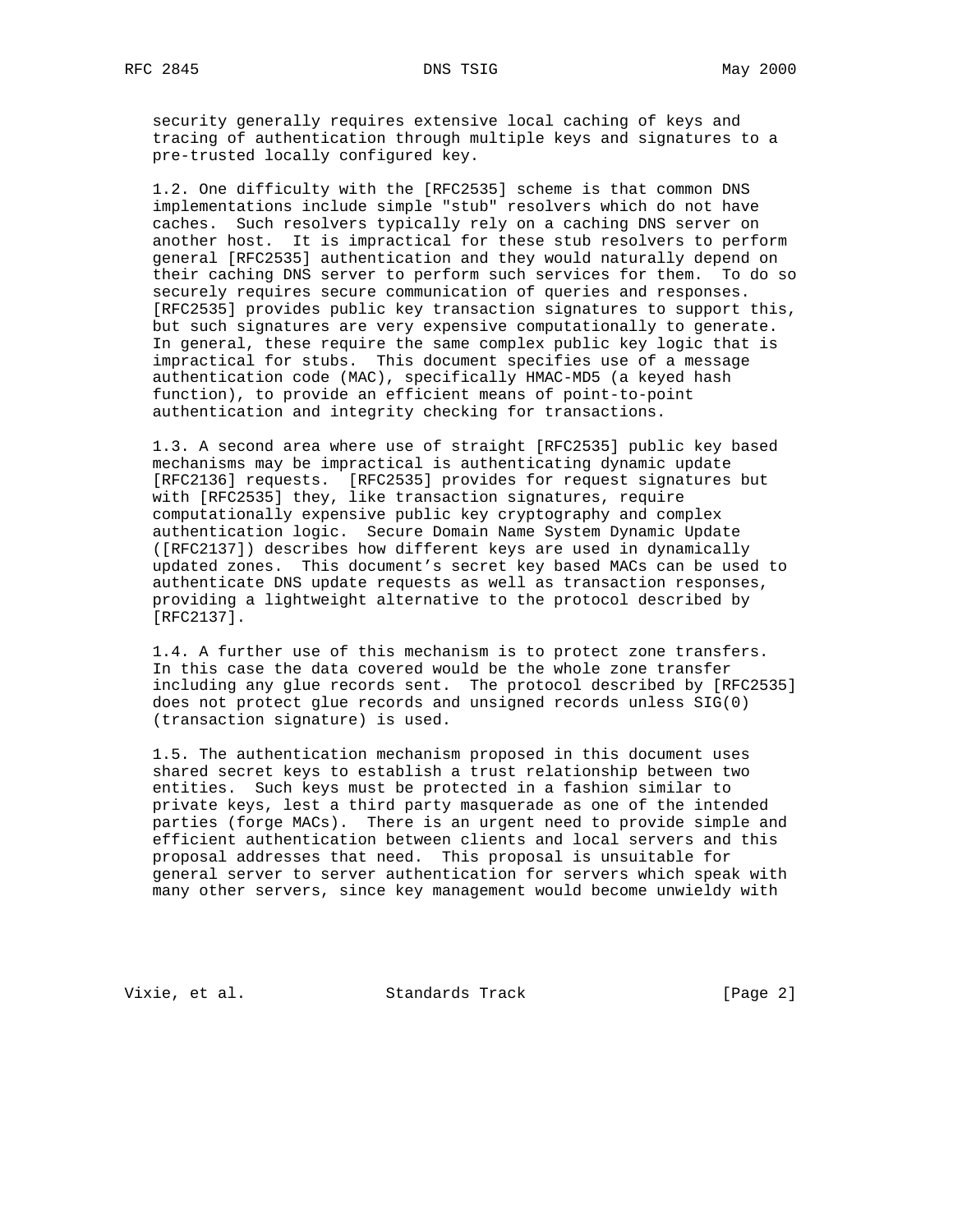the number of shared keys going up quadratically. But it is suitable for many resolvers on hosts that only talk to a few recursive servers.

 1.6. A server acting as an indirect caching resolver -- a "forwarder" in common usage -- might use transaction-based authentication when communicating with its small number of preconfigured "upstream" servers. Other uses of DNS secret key authentication and possible systems for automatic secret key distribution may be proposed in separate future documents.

1.7. New Assigned Numbers

 RRTYPE = TSIG (250) ERROR =  $0..15$  (a DNS RCODE)  $ERROR = 16 (BADSIG)$  $ERROR = 17 (BADKEY)$ ERROR = 18 (BADTIME)

 1.8. The key words "MUST", "REQUIRED", "SHOULD", "RECOMMENDED", and "MAY" in this document are to be interpreted as described in [RFC 2119].

2 - TSIG RR Format

2.1 TSIG RR Type

 To provide secret key authentication, we use a new RR type whose mnemonic is TSIG and whose type code is 250. TSIG is a meta-RR and MUST not be cached. TSIG RRs are used for authentication between DNS entities that have established a shared secret key. TSIG RRs are dynamically computed to cover a particular DNS transaction and are not DNS RRs in the usual sense.

2.2 TSIG Calculation

 As the TSIG RRs are related to one DNS request/response, there is no value in storing or retransmitting them, thus the TSIG RR is discarded once it has been used to authenticate a DNS message. The only message digest algorithm specified in this document is "HMAC- MD5" (see [RFC1321], [RFC2104]). The "HMAC-MD5" algorithm is mandatory to implement for interoperability. Other algorithms can be specified at a later date. Names and definitions of new algorithms MUST be registered with IANA. All multi-octet integers in the TSIG record are sent in network byte order (see [RFC1035 2.3.2]).

Vixie, et al. Standards Track [Page 3]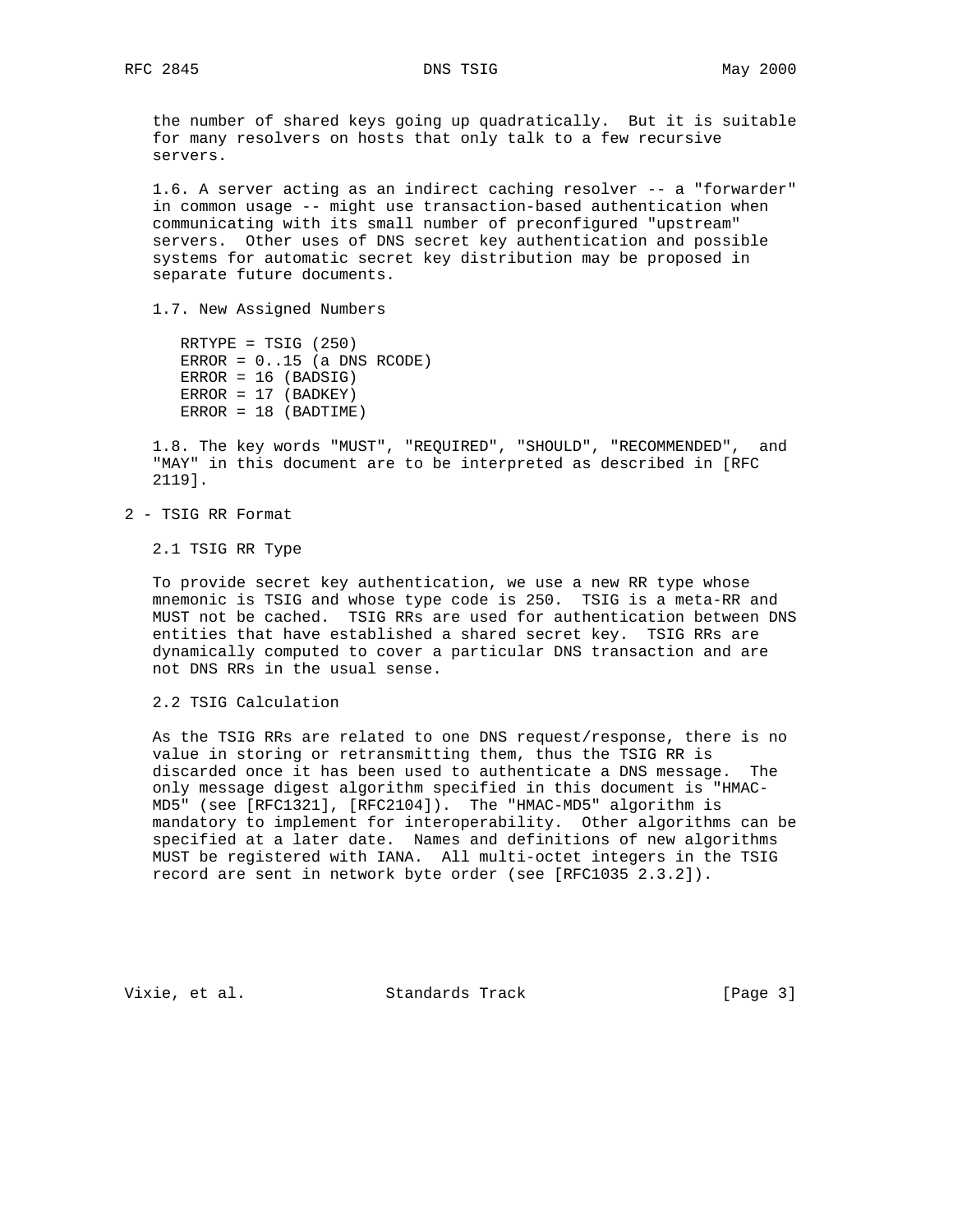# 2.3. Record Format

 NAME The name of the key used in domain name syntax. The name should reflect the names of the hosts and uniquely identify the key among a set of keys these two hosts may share at any given time. If hosts A.site.example and B.example.net share a key, possibilities for the key name include <id>.A.site.example, <id>.B.example.net, and <id>.A.site.example.B.example.net. It should be possible for more than one key to be in simultaneous use among a set of interacting hosts. The name only needs to be meaningful to the communicating hosts but a meaningful mnemonic name as above is strongly recommended.

 The name may be used as a local index to the key involved and it is recommended that it be globally unique. Where a key is just shared between two hosts, its name actually only need only be meaningful to them but it is recommended that the key name be mnemonic and incorporate the resolver and server host names in that order.

TYPE TSIG (250: Transaction SIGnature)

CLASS ANY

TTL 0

RdLen (variable)

#### RDATA

| Algorithm Name domain-name<br>Name of the algorithm<br>in domain name syntax.<br>seconds since 1-Jan-70 UTC.<br>Time Signed<br>u int48 t                                                                                       |  |
|--------------------------------------------------------------------------------------------------------------------------------------------------------------------------------------------------------------------------------|--|
|                                                                                                                                                                                                                                |  |
| seconds of error permitted<br>u int16 t<br>Fudge<br>in Time Signed.                                                                                                                                                            |  |
| number of octets in MAC.<br>MAC Size<br>u int16 t<br>defined by Algorithm Name.<br>octet stream<br>MAC<br>Original ID<br>original message ID<br>u int16 t<br>expanded RCODE covering<br>u int16 t<br>Error<br>TSIG processing. |  |
| length, in octets, of<br>u int16 t<br>Other Len<br>Other Data.                                                                                                                                                                 |  |
| empty unless Error == BADTIME<br>Other Data<br>octet stream                                                                                                                                                                    |  |

Vixie, et al. Standards Track [Page 4]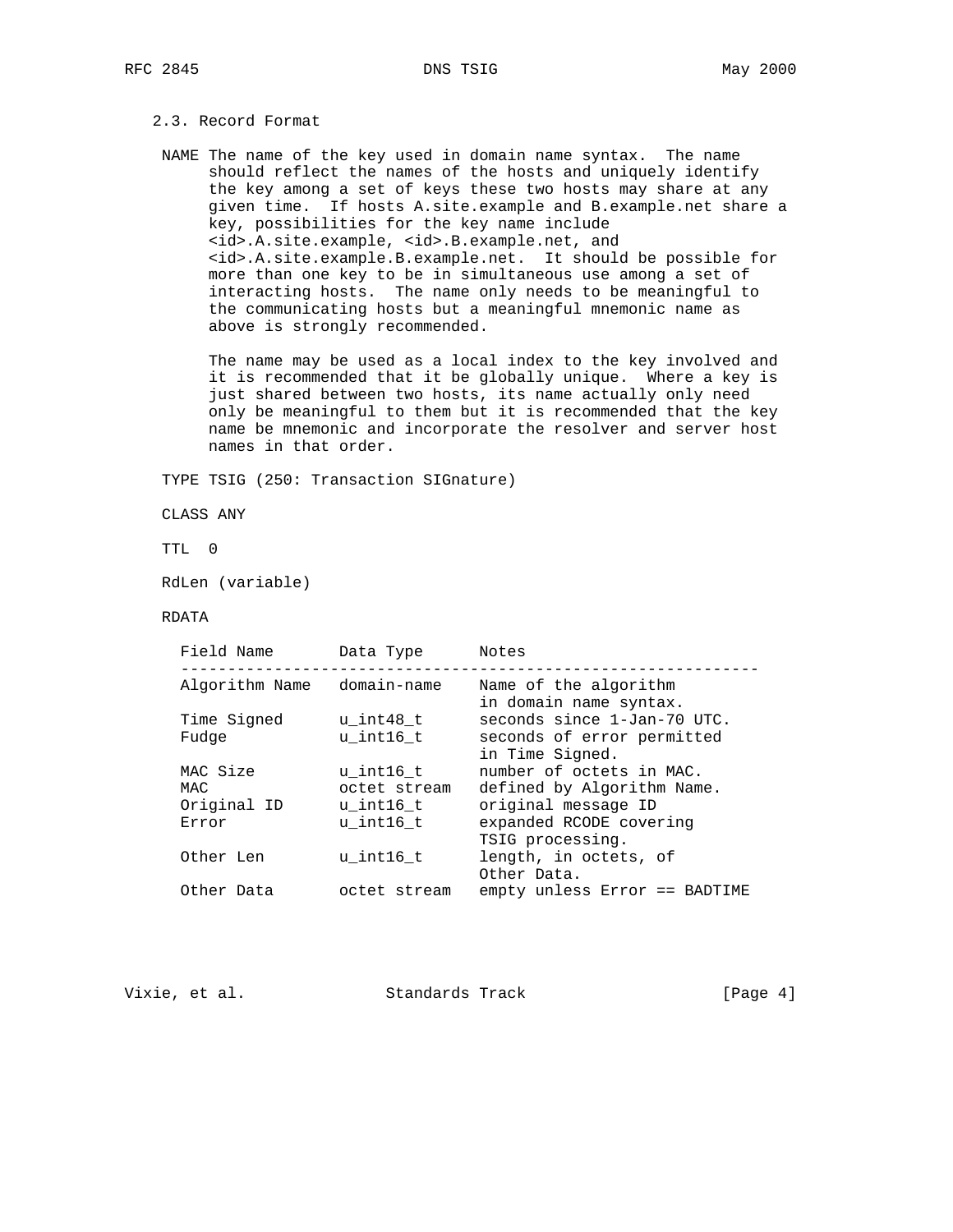2.4. Example

| NAMF.     | HOST.EXAMPLE. |
|-----------|---------------|
| TYPE TSIG |               |
| CLASS ANY |               |
| TTT.      |               |

RdLen as appropriate

# RDATA

| Field Name     | Contents            |
|----------------|---------------------|
|                |                     |
| Algorithm Name | SAMPLE-ALG.EXAMPLE. |
| Time Signed    | 853804800           |
| Fudge          | 300                 |
| MAC Size       | as appropriate      |
| MAC            | as appropriate      |
| Original ID    | as appropriate      |
| Error          | 0 (NOERROR)         |
| Other Len      | 0                   |
| Other Data     | empty               |
|                |                     |

#### 3 - Protocol Operation

3.1. Effects of adding TSIG to outgoing message

 Once the outgoing message has been constructed, the keyed message digest operation can be performed. The resulting message digest will then be stored in a TSIG which is appended to the additional data section (the ARCOUNT is incremented to reflect this). If the TSIG record cannot be added without causing the message to be truncated, the server MUST alter the response so that a TSIG can be included. This response consists of only the question and a TSIG record, and has the TC bit set and RCODE 0 (NOERROR). The client SHOULD at this point retry the request using TCP (per [RFC1035 4.2.2]).

3.2. TSIG processing on incoming messages

 If an incoming message contains a TSIG record, it MUST be the last record in the additional section. Multiple TSIG records are not allowed. If a TSIG record is present in any other position, the packet is dropped and a response with RCODE 1 (FORMERR) MUST be returned. Upon receipt of a message with a correctly placed TSIG RR, the TSIG RR is copied to a safe location, removed from the DNS

Vixie, et al. Standards Track [Page 5]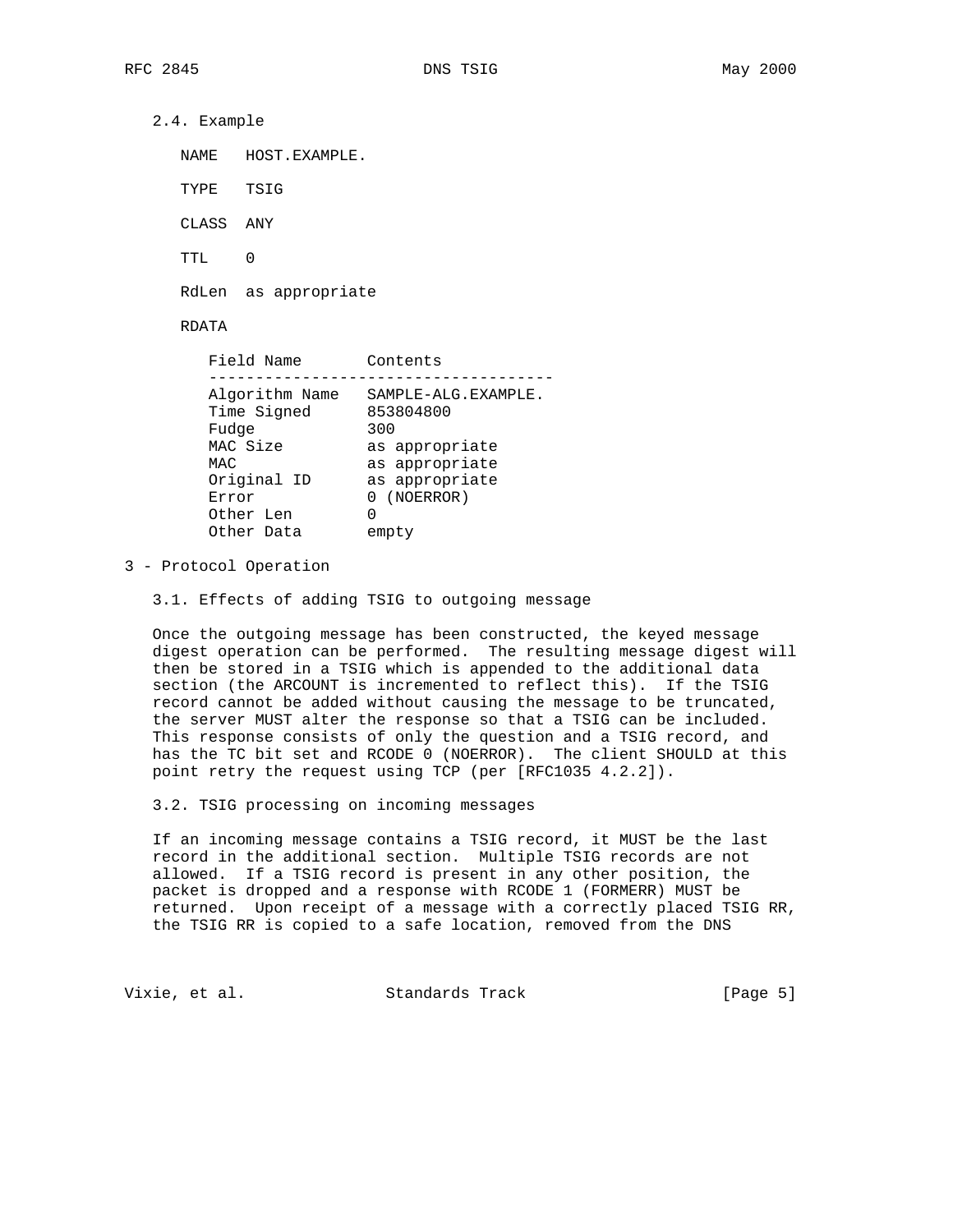Message, and decremented out of the DNS message header's ARCOUNT. At this point the keyed message digest operation is performed. If the algorithm name or key name is unknown to the recipient, or if the message digests do not match, the whole DNS message MUST be discarded. If the message is a query, a response with RCODE 9 (NOTAUTH) MUST be sent back to the originator with TSIG ERROR 17 (BADKEY) or TSIG ERROR 16 (BADSIG). If no key is available to sign this message it MUST be sent unsigned (MAC size == 0 and empty MAC). A message to the system operations log SHOULD be generated, to warn the operations staff of a possible security incident in progress. Care should be taken to ensure that logging of this type of event does not open the system to a denial of service attack.

3.3. Time values used in TSIG calculations

 The data digested includes the two timer values in the TSIG header in order to defend against replay attacks. If this were not done, an attacker could replay old messages but update the "Time Signed" and "Fudge" fields to make the message look new. This data is named "TSIG Timers", and for the purpose of digest calculation they are invoked in their "on the wire" format, in the following order: first Time Signed, then Fudge. For example:

Field Name Value Wire Format Meaning ---------------------------------------------------------------------- Time Signed 853804800 00 00 32 e4 07 00 Tue Jan 21 00:00:00 1997 Fudge 300 01 2C 5 minutes

3.4. TSIG Variables and Coverage

 When generating or verifying the contents of a TSIG record, the following data are digested, in network byte order or wire format, as appropriate:

#### 3.4.1. DNS Message

 A whole and complete DNS message in wire format, before the TSIG RR has been added to the additional data section and before the DNS Message Header's ARCOUNT field has been incremented to contain the TSIG RR. If the message ID differs from the original message ID, the original message ID is substituted for the message ID. This could happen when forwarding a dynamic update request, for example.

Vixie, et al. Standards Track [Page 6]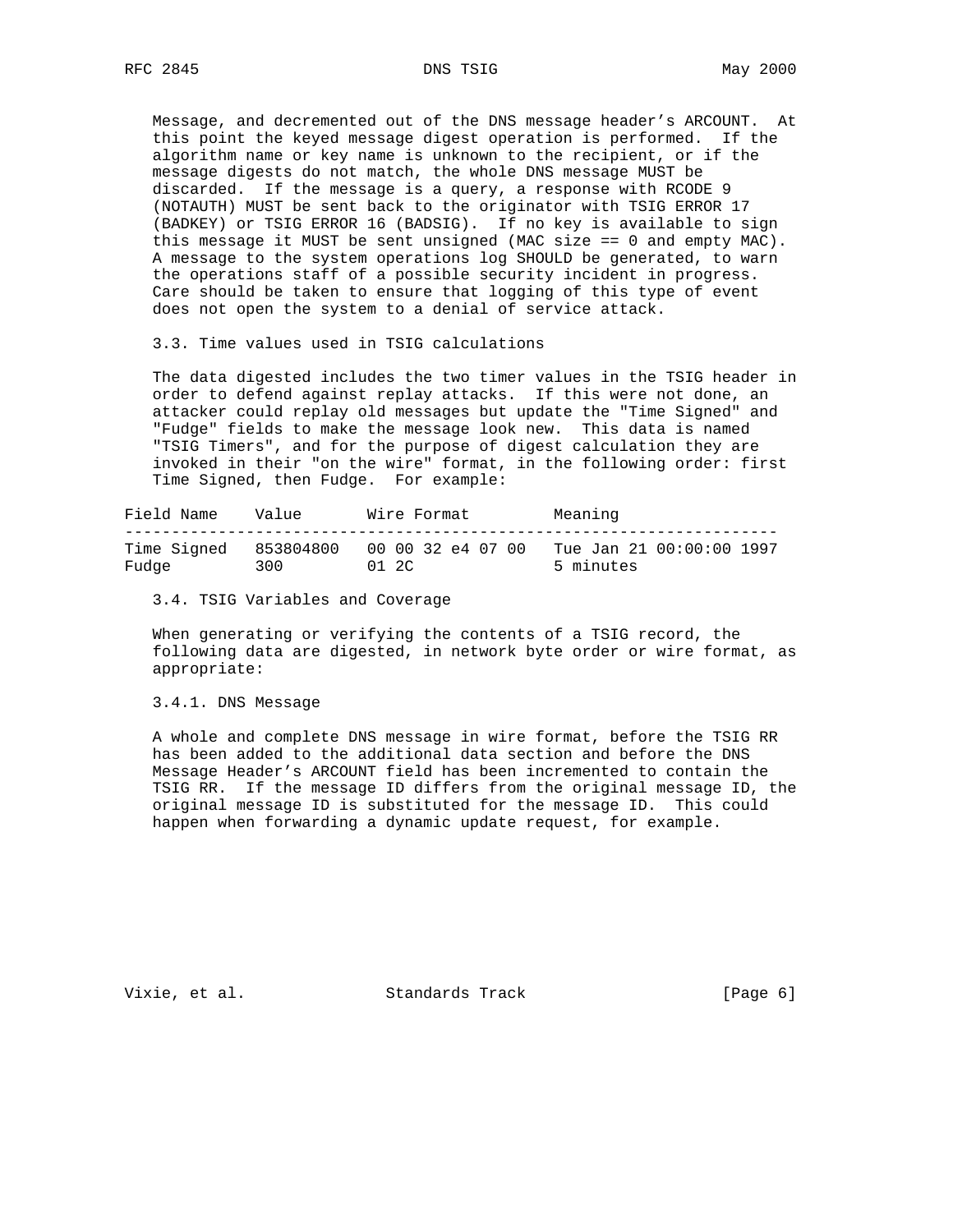3.4.2. TSIG Variables

| Source  |            | Field Name     | Notes                                     |
|---------|------------|----------------|-------------------------------------------|
|         |            |                |                                           |
| TSIG RR |            | NAME           | Key name, in canonical wire format        |
| TSIG RR |            | CLASS          | (Always ANY in the current specification) |
| TSIG RR |            | TTL            | (Always 0 in the current specification)   |
|         | TSIG RDATA | Algorithm Name | in canonical wire format                  |
|         | TSIG RDATA | Time Signed    | in network byte order                     |
|         | TSIG RDATA | Fudge          | in network byte order                     |
|         | TSIG RDATA | Error          | in network byte order                     |
|         | TSIG RDATA | Other Len      | in network byte order                     |
|         | TSIG RDATA | Other Data     | exactly as transmitted                    |

 The RR RDLEN and RDATA MAC Length are not included in the hash since they are not guaranteed to be knowable before the MAC is generated.

 The Original ID field is not included in this section, as it has already been substituted for the message ID in the DNS header and hashed.

 For each label type, there must be a defined "Canonical wire format" that specifies how to express a label in an unambiguous way. For label type 00, this is defined in [RFC2535], for label type 01, this is defined in [RFC2673]. The use of label types other than 00 and 01 is not defined for this specification.

3.4.3. Request MAC

 When generating the MAC to be included in a response, the request MAC must be included in the digest. The request's MAC is digested in wire format, including the following fields:

Field Type Description --------------------------------------------------- MAC Length u\_int16\_t in network byte order MAC Data octet stream exactly as transmitted

#### 3.5. Padding

 Digested components are fed into the hashing function as a continuous octet stream with no interfield padding.

Vixie, et al. Standards Track [Page 7]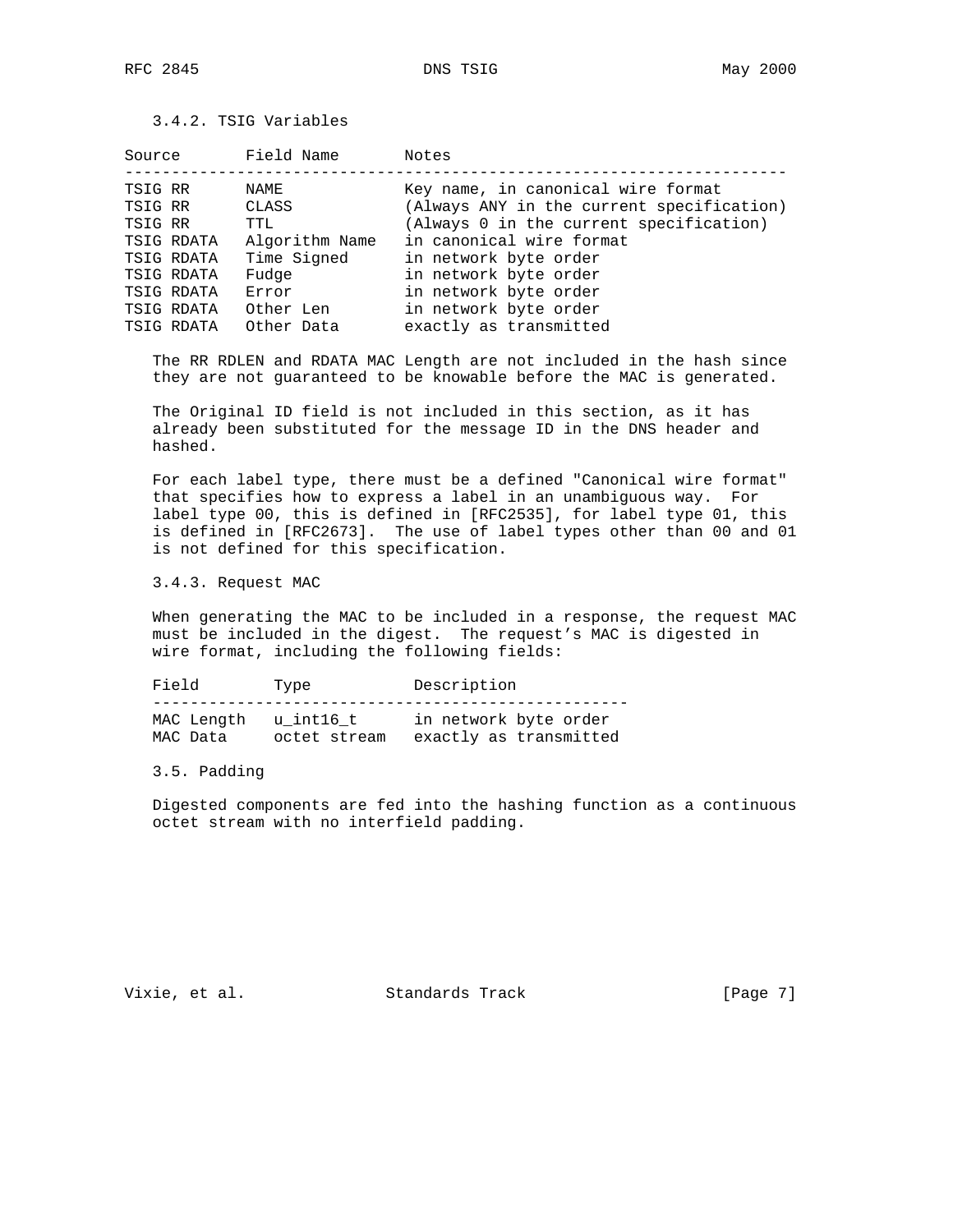4 - Protocol Details

4.1. TSIG generation on requests

 Client performs the message digest operation and appends a TSIG record to the additional data section and transmits the request to the server. The client MUST store the message digest from the request while awaiting an answer. The digest components for a request are:

 DNS Message (request) TSIG Variables (request)

 Note that some older name servers will not accept requests with a nonempty additional data section. Clients SHOULD only attempt signed transactions with servers who are known to support TSIG and share some secret key with the client -- so, this is not a problem in practice.

4.2. TSIG on Answers

 When a server has generated a response to a signed request, it signs the response using the same algorithm and key. The server MUST not generate a signed response to an unsigned request. The digest components are:

 Request MAC DNS Message (response) TSIG Variables (response)

4.3. TSIG on TSIG Error returns

 When a server detects an error relating to the key or MAC, the server SHOULD send back an unsigned error message (MAC size == 0 and empty MAC). If an error is detected relating to the TSIG validity period, the server SHOULD send back a signed error message. The digest components are:

 Request MAC (if the request MAC validated) DNS Message (response) TSIG Variables (response)

 The reason that the request is not included in this digest in some cases is to make it possible for the client to verify the error. If the error is not a TSIG error the response MUST be generated as specified in [4.2].

Vixie, et al. Standards Track [Page 8]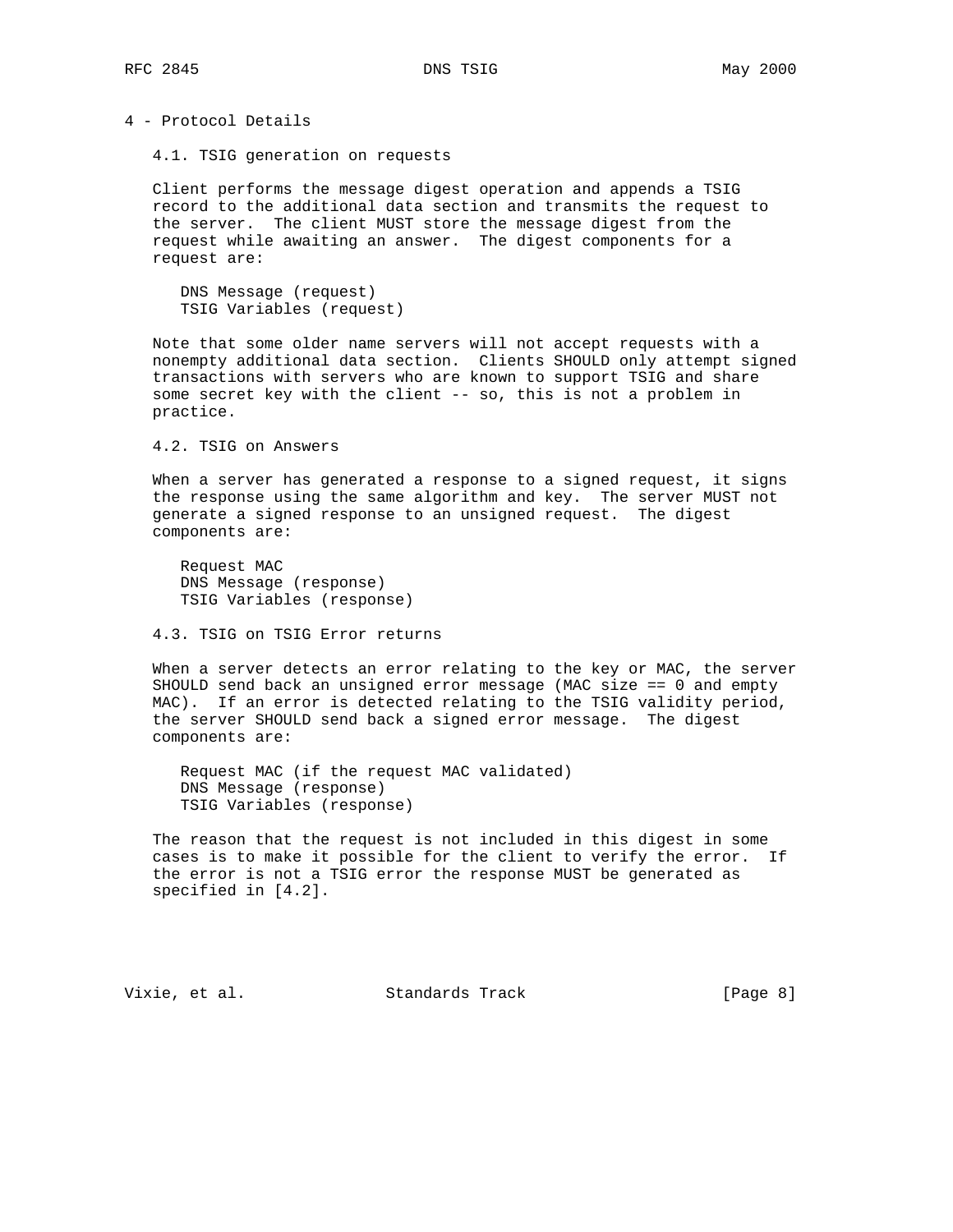4.4. TSIG on TCP connection

 A DNS TCP session can include multiple DNS envelopes. This is, for example, commonly used by zone transfer. Using TSIG on such a connection can protect the connection from hijacking and provide data integrity. The TSIG MUST be included on the first and last DNS envelopes. It can be optionally placed on any intermediary envelopes. It is expensive to include it on every envelopes, but it MUST be placed on at least every 100'th envelope. The first envelope is processed as a standard answer, and subsequent messages have the following digest components:

 Prior Digest (running) DNS Messages (any unsigned messages since the last TSIG) TSIG Timers (current message)

 This allows the client to rapidly detect when the session has been altered; at which point it can close the connection and retry. If a client TSIG verification fails, the client MUST close the connection. If the client does not receive TSIG records frequently enough (as specified above) it SHOULD assume the connection has been hijacked and it SHOULD close the connection. The client SHOULD treat this the same way as they would any other interrupted transfer (although the exact behavior is not specified).

4.5. Server TSIG checks

 Upon receipt of a message, server will check if there is a TSIG RR. If one exists, the server is REQUIRED to return a TSIG RR in the response. The server MUST perform the following checks in the following order, check KEY, check TIME values, check MAC.

4.5.1. KEY check and error handling

 If a non-forwarding server does not recognize the key used by the client, the server MUST generate an error response with RCODE 9 (NOTAUTH) and TSIG ERROR 17 (BADKEY). This response MUST be unsigned as specified in [4.3]. The server SHOULD log the error.

4.5.2. TIME check and error handling

 If the server time is outside the time interval specified by the request (which is: Time Signed, plus/minus Fudge), the server MUST generate an error response with RCODE 9 (NOTAUTH) and TSIG ERROR 18 (BADTIME). The server SHOULD also cache the most recent time signed value in a message generated by a key, and SHOULD return BADTIME if a message received later has an earlier time signed value. A response indicating a BADTIME error MUST be signed by the same key as the

Vixie, et al. Standards Track [Page 9]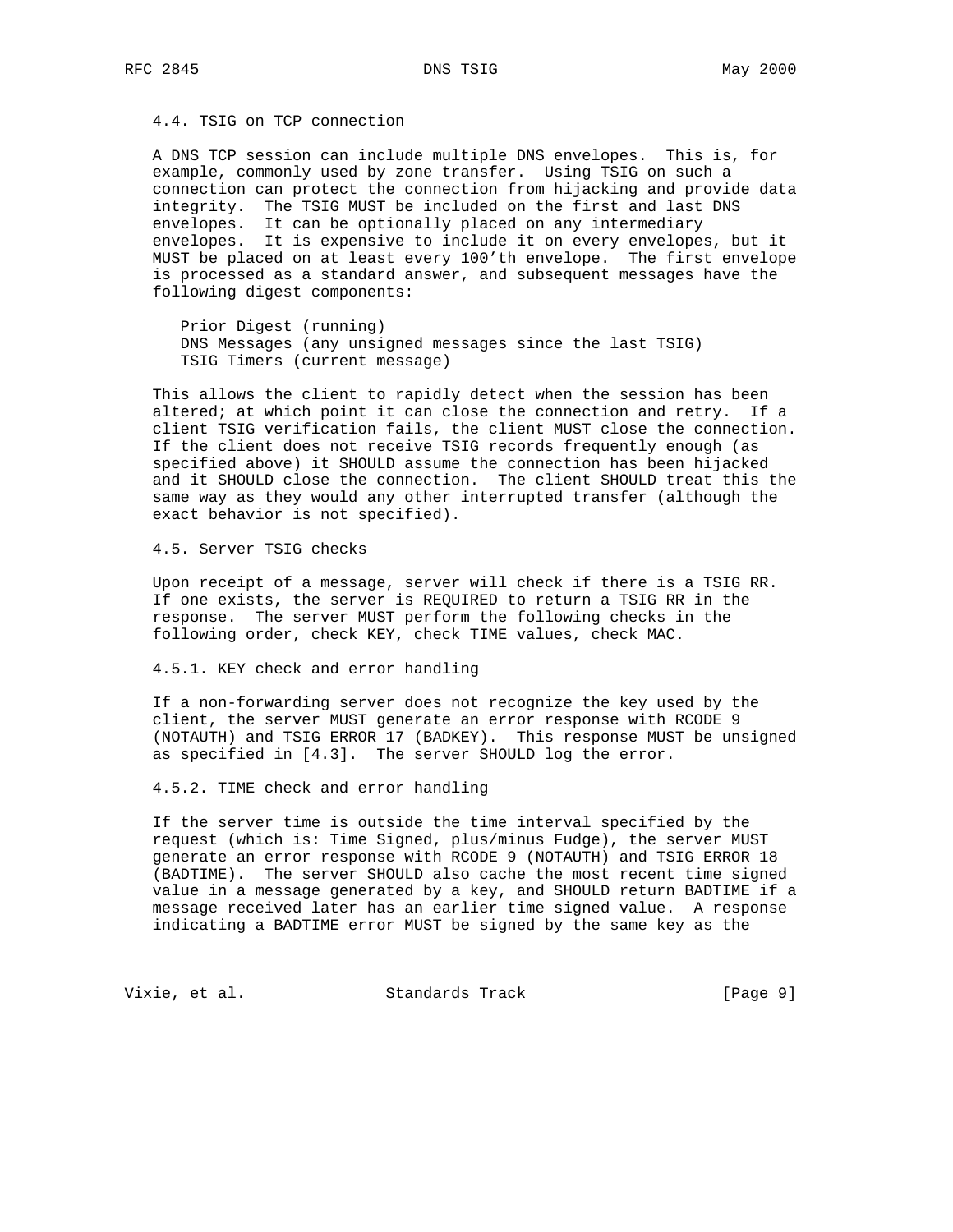request. It MUST include the client's current time in the time signed field, the server's current time (a u\_int48\_t) in the other data field, and 6 in the other data length field. This is done so that the client can verify a message with a BADTIME error without the verification failing due to another BADTIME error. The data signed is specified in [4.3]. The server SHOULD log the error.

#### 4.5.3. MAC check and error handling

 If a TSIG fails to verify, the server MUST generate an error response as specified in [4.3] with RCODE 9 (NOTAUTH) and TSIG ERROR 16 (BADSIG). This response MUST be unsigned as specified in [4.3]. The server SHOULD log the error.

### 4.6. Client processing of answer

 When a client receives a response from a server and expects to see a TSIG, it first checks if the TSIG RR is present in the response. Otherwise, the response is treated as having a format error and discarded. The client then extracts the TSIG, adjusts the ARCOUNT, and calculates the keyed digest in the same way as the server. If the TSIG does not validate, that response MUST be discarded, unless the RCODE is 9 (NOTAUTH), in which case the client SHOULD attempt to verify the response as if it were a TSIG Error response, as specified in [4.3]. A message containing an unsigned TSIG record or a TSIG record which fails verification SHOULD not be considered an acceptable response; the client SHOULD log an error and continue to wait for a signed response until the request times out.

4.6.1. Key error handling

 If an RCODE on a response is 9 (NOTAUTH), and the response TSIG validates, and the TSIG key is different from the key used on the request, then this is a KEY error. The client MAY retry the request using the key specified by the server. This should never occur, as a server MUST NOT sign a response with a different key than signed the request.

4.6.2. Time error handling

 If the response RCODE is 9 (NOTAUTH) and the TSIG ERROR is 18 (BADTIME), or the current time does not fall in the range specified in the TSIG record, then this is a TIME error. This is an indication that the client and server clocks are not synchronized. In this case the client SHOULD log the event. DNS resolvers MUST NOT adjust any clocks in the client based on BADTIME errors, but the server's time in the other data field SHOULD be logged.

Vixie, et al. Standards Track [Page 10]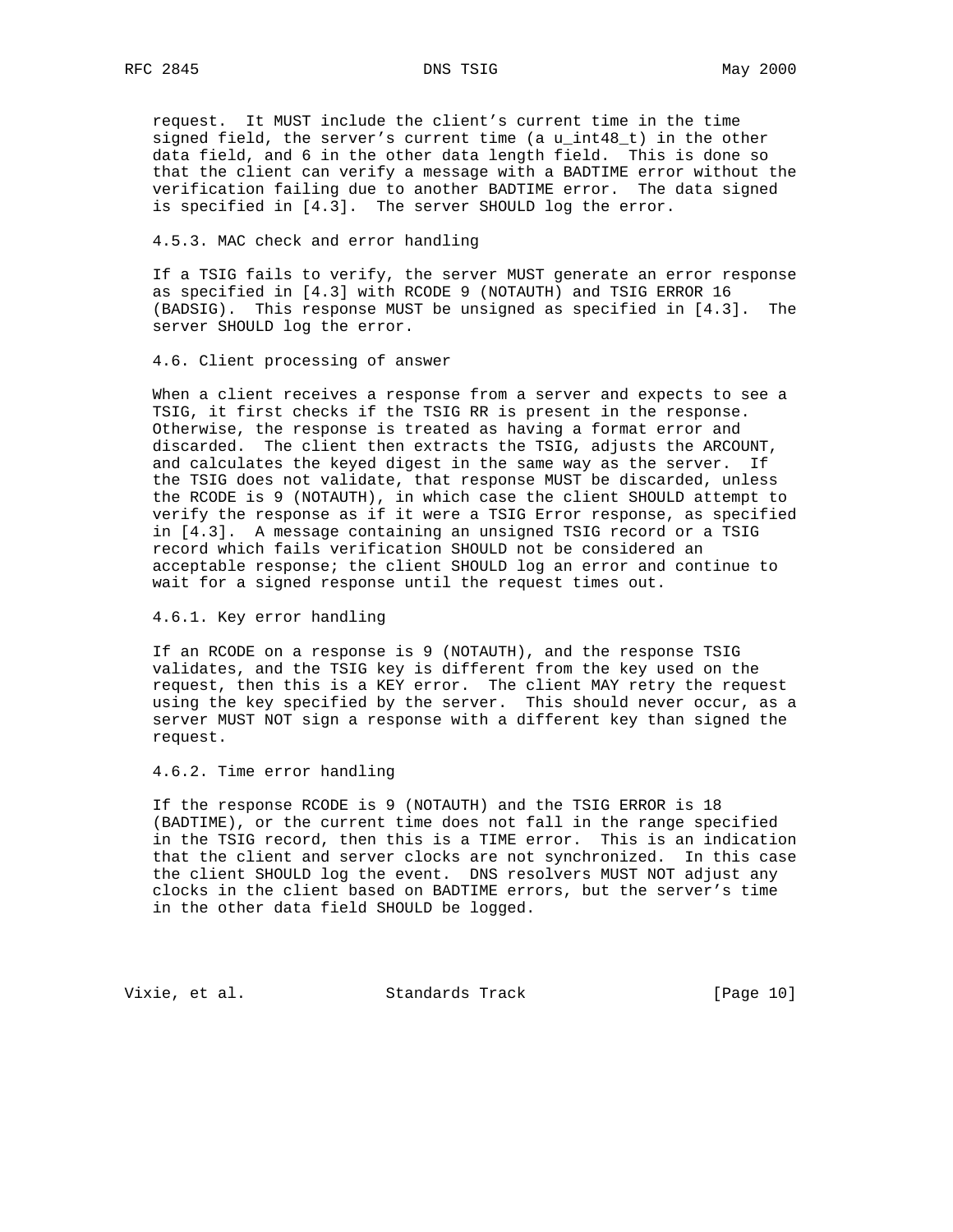## 4.6.3. MAC error handling

 If the response RCODE is 9 (NOTAUTH) and TSIG ERROR is 16 (BADSIG), this is a MAC error, and client MAY retry the request with a new request ID but it would be better to try a different shared key if one is available. Client SHOULD keep track of how many MAC errors are associated with each key. Clients SHOULD log this event.

#### 4.7. Special considerations for forwarding servers

 A server acting as a forwarding server of a DNS message SHOULD check for the existence of a TSIG record. If the name on the TSIG is not of a secret that the server shares with the originator the server MUST forward the message unchanged including the TSIG. If the name of the TSIG is of a key this server shares with the originator, it MUST process the TSIG. If the TSIG passes all checks, the forwarding server MUST, if possible, include a TSIG of his own, to the destination or the next forwarder. If no transaction security is available to the destination and the response has the AD flag (see [RFC2535]), the forwarder MUST unset the AD flag before adding the TSIG to the answer.

#### 5 - Shared Secrets

 5.1. Secret keys are very sensitive information and all available steps should be taken to protect them on every host on which they are stored. Generally such hosts need to be physically protected. If they are multi-user machines, great care should be taken that unprivileged users have no access to keying material. Resolvers often run unprivileged, which means all users of a host would be able to see whatever configuration data is used by the resolver.

 5.2. A name server usually runs privileged, which means its configuration data need not be visible to all users of the host. For this reason, a host that implements transaction-based authentication should probably be configured with a "stub resolver" and a local caching and forwarding name server. This presents a special problem for [RFC2136] which otherwise depends on clients to communicate only with a zone's authoritative name servers.

 5.3. Use of strong random shared secrets is essential to the security of TSIG. See [RFC1750] for a discussion of this issue. The secret should be at least as long as the keyed message digest, i.e. 16 bytes for HMAC-MD5 or 20 bytes for HMAC-SHA1.

Vixie, et al. Standards Track [Page 11]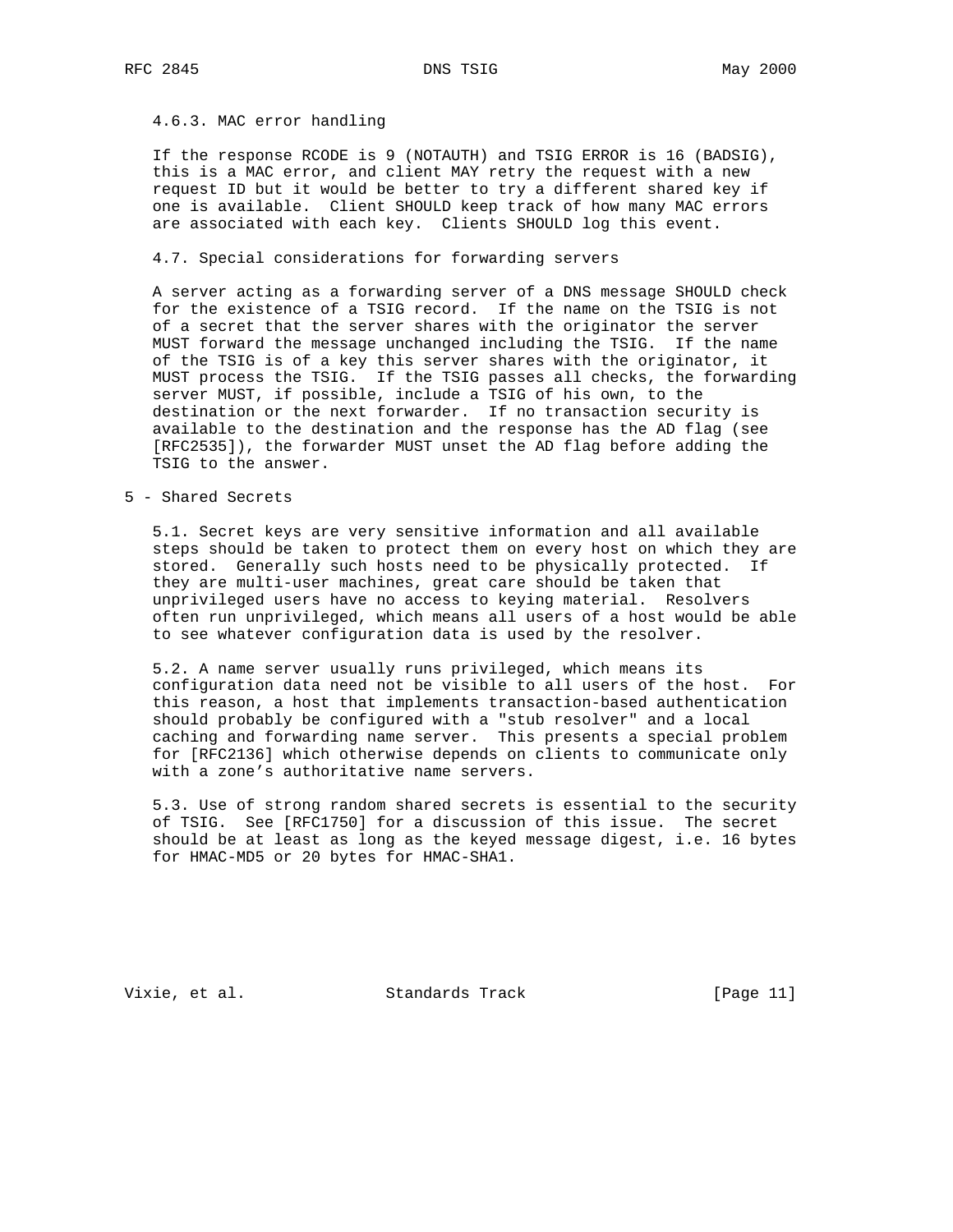## 6 - Security Considerations

 6.1. The approach specified here is computationally much less expensive than the signatures specified in [RFC2535]. As long as the shared secret key is not compromised, strong authentication is provided for the last hop from a local name server to the user resolver.

 6.2. Secret keys should be changed periodically. If the client host has been compromised, the server should suspend the use of all secrets known to that client. If possible, secrets should be stored in encrypted form. Secrets should never be transmitted in the clear over any network. This document does not address the issue on how to distribute secrets. Secrets should never be shared by more than two entities.

 6.3. This mechanism does not authenticate source data, only its transmission between two parties who share some secret. The original source data can come from a compromised zone master or can be corrupted during transit from an authentic zone master to some "caching forwarder." However, if the server is faithfully performing the full [RFC2535] security checks, then only security checked data will be available to the client.

 6.4. A fudge value that is too large may leave the server open to replay attacks. A fudge value that is too small may cause failures if machines are not time synchronized or there are unexpected network delays. The recommended value in most situation is 300 seconds.

## 7 - IANA Considerations

 IANA is expected to create and maintain a registry of algorithm names to be used as "Algorithm Names" as defined in Section 2.3. The initial value should be "HMAC-MD5.SIG-ALG.REG.INT". Algorithm names are text strings encoded using the syntax of a domain name. There is no structure required other than names for different algorithms must be unique when compared as DNS names, i.e., comparison is case insensitive. Note that the initial value mentioned above is not a domain name, and therefore need not be a registered name within the DNS. New algorithms are assigned using the IETF Consensus policy defined in RFC 2434. The algorithm name HMAC-MD5.SIG-ALG.REG.INT looks like a FQDN for historical reasons; future algorithm names are expected to be simple (i.e., single-component) names.

Vixie, et al. Standards Track [Page 12]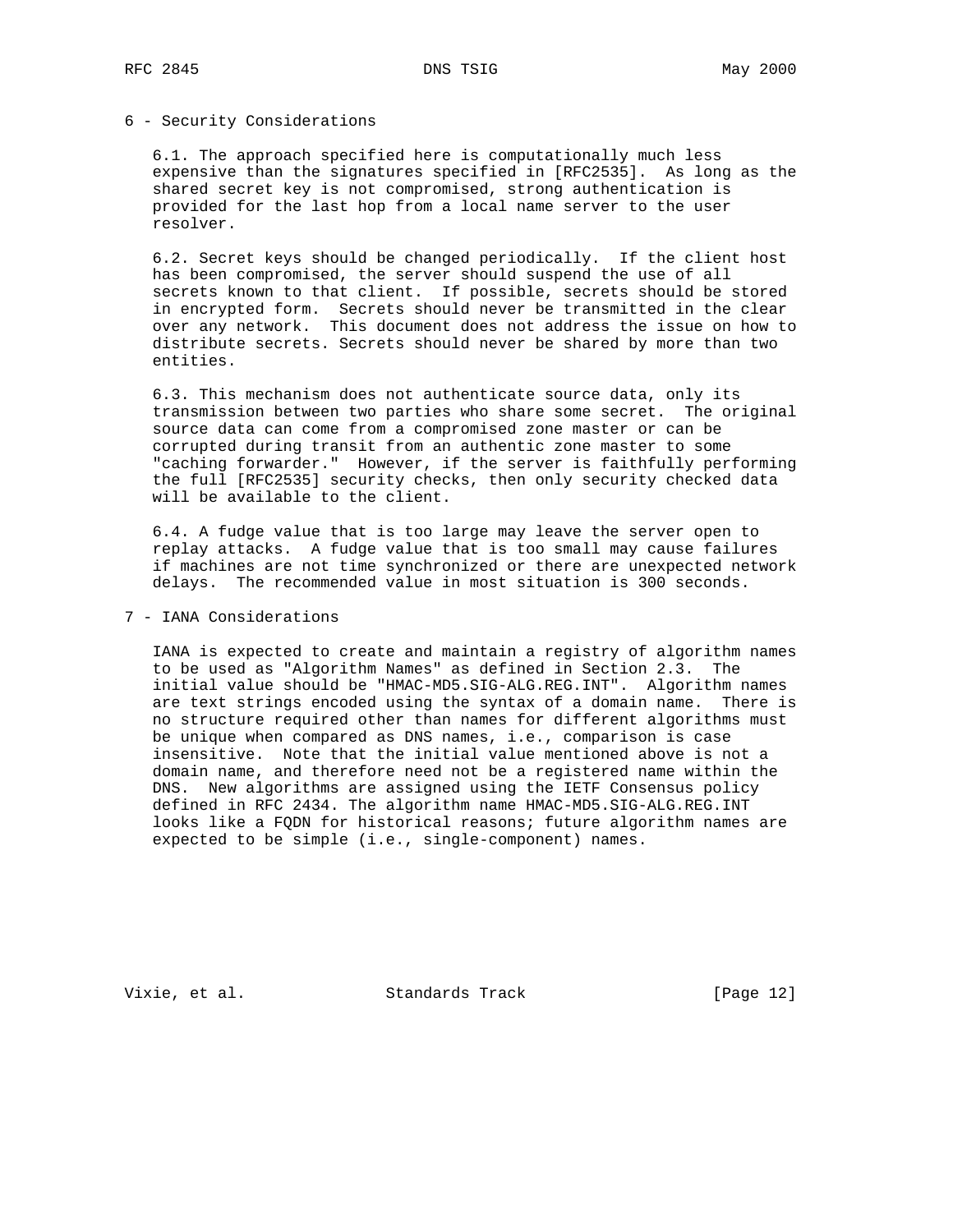IANA is expected to create and maintain a registry of "TSIG Error values" to be used for "Error" values as defined in section 2.3. Initial values should be those defined in section 1.7. New TSIG error codes for the TSIG error field are assigned using the IETF Consensus policy defined in RFC 2434.

#### 8 - References

- [RFC1034] Mockapetris, P., "Domain Names Concepts and Facilities", STD 13, RFC 1034, November 1987.
- [RFC1035] Mockapetris, P., "Domain Names Implementation and Specification", STD 13, RFC 1034, November 1987.
- [RFC1321] Rivest, R., "The MD5 Message-Digest Algorithm", RFC 1321, April 1992.
- [RFC1750] Eastlake, D., Crocker, S. and J. Schiller, "Randomness Recommendations for Security", RFC 1750, December 1995.
- [RFC2104] Krawczyk, H., Bellare, M. and R. Canetti, "HMAC-MD5: Keyed-MD5 for Message Authentication", RFC 2104, February 1997.
- [RFC2119] Bradner, S., "Key words for use in RFCs to Indicate Requirement Levels", BCP 14, RFC 2119, March 1997.
- [RFC2136] Vixie, P., Thomson, S., Rekhter, Y. and J. Bound "Dynamic Updates in the Domain Name System", RFC 2136, April 1997.
- [RFC2137] Eastlake 3rd, D., "Secure Domain Name System Dynamic Update", RFC 2137, April 1997.
- [RFC2535] Eastlake, D., "Domain Name System Security Extensions", RFC 2535, March 1999.
- [RFC2673] Crawford, M., "Binary Labels in the Domain Name System", RFC 2673, August 1999.

Vixie, et al. Standards Track [Page 13]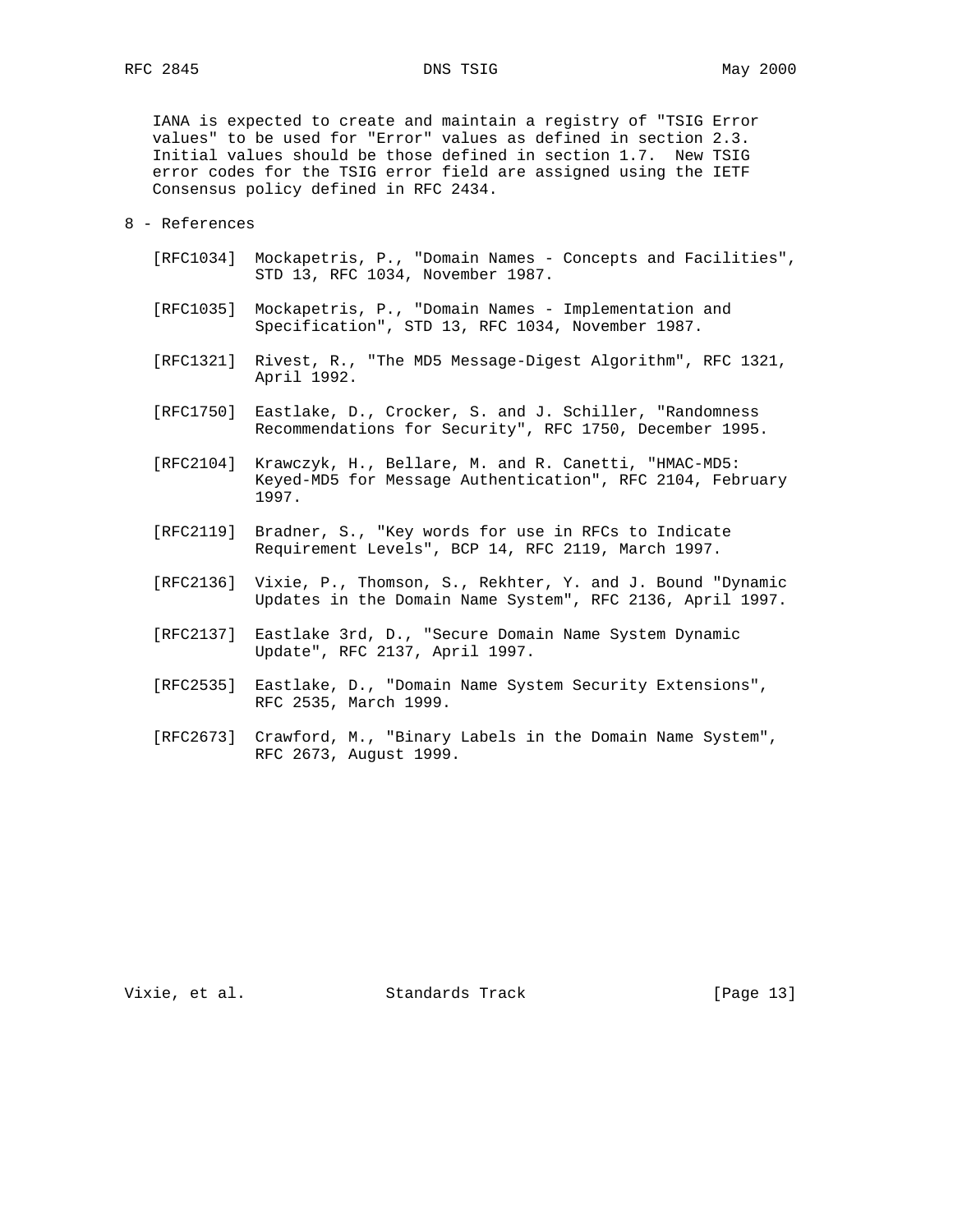9 - Authors' Addresses

 Paul Vixie Internet Software Consortium 950 Charter Street Redwood City, CA 94063

 Phone: +1 650 779 7001 EMail: vixie@isc.org

 Olafur Gudmundsson NAI Labs 3060 Washington Road, Route 97 Glenwood, MD 21738

 Phone: +1 443 259 2389 EMail: ogud@tislabs.com

 Donald E. Eastlake 3rd Motorola 140 Forest Avenue Hudson, MA 01749 USA

 Phone: +1 508 261 5434 EMail: dee3@torque.pothole.com

 Brian Wellington Nominum, Inc. 950 Charter Street Redwood City, CA 94063

 Phone: +1 650 779 6022 EMail: Brian.Wellington@nominum.com

Vixie, et al. Standards Track [Page 14]